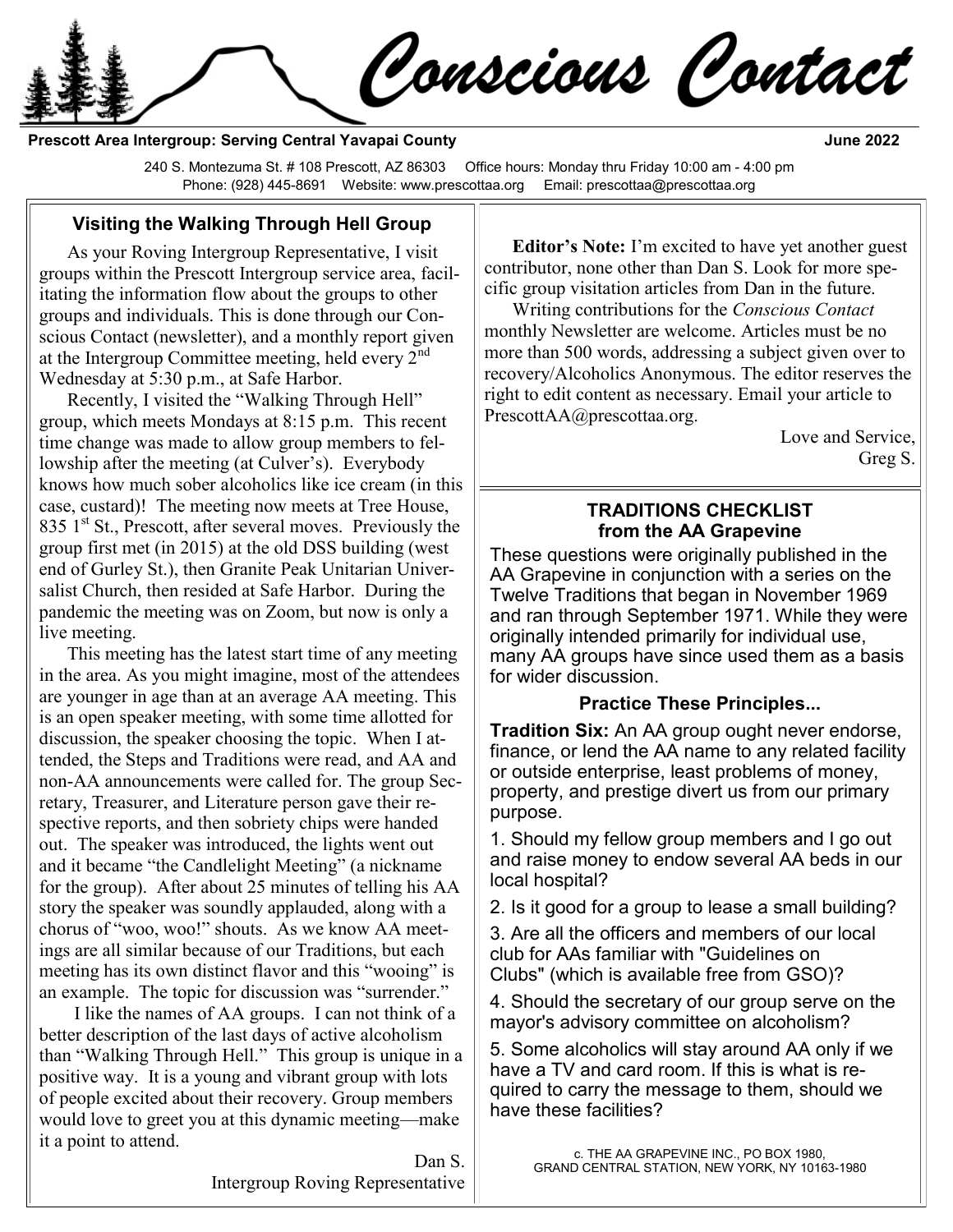**District 14 Presents a Founders' Day Celebration Saturday June 11, 2022 10:00am - 2:30pm Join us in celebrating the 87th birthday of Alcoholics Anonymous! Trinity Lutheran Church 3950 Valorie Dr. Prescott Valley, AZ Entrance on Lakeshore between Robert Rd & Navajo** 



## **37th ANNUAL PRESCOTT SHOESTRING ROUNDUP**

**Friday, Saturday & Sunday August 26th – 28th, 2022** 

**Prescott Resort & Conference Center 1500 AZ-69 Prescott, AZ 86301** 

**prescottshoestringroundup.org** 

# **ATTENTION CLASS OF 1992**

If you got clean and sober in 1992, you are cordially invited to attend a "class reunion" for our  $30<sup>th</sup>$  Anniversary. A luncheon will be scheduled at the convenience of the group. The plan is to have introductions all around, stories and fellowship over lunch, culminating in a group photo.

> If you got sober in '92 and are interested in attending this event, please contact Mike B. at 928-925-7915. We have 16 participants and looking anyone else from our class!

# **Service Corner**

*Look back and be grateful. Look ahead and be hopeful. Look around and be helpful.*

# **Service Committee Meetings**

**Prescott Area Intergroup 2nd Wednesday of each month at 5:30pm Safe Harbor, 520 W. Delano, lower level \*\*\*\*\*\*\*\*\*\*\*\*\*\*\*\*\*\*\*\*\*\*\*\*\*\*\*\*\*\*\*\*\*\*\*\*\*\*\***

**District 14-140 GSR Meeting First Wednesday of each month at 6:30pm Zoom ID: 619 267 7891 - PW: District14 \*\*\*\*\*\*\*\*\*\*\*\*\*\*\*\*\*\*\*\*\*\*\*\*\*\*\*\*\*\*\*\*\*\*\*\*\*\*\***

**District 14-142 GSR Meeting First Tuesday of each month at 6:30pm Emmanuel Lutheran Church 7763 E. Long Look Dr., Prescott Valley \*\*\*\*\*\*\*\*\*\*\*\*\*\*\*\*\*\*\*\*\*\*\*\*\*\*\*\*\*\*\*\*\*\*\*\*\*\*\***

**Treatment Facilities Committee Third Wednesday of each month at 7:00pm Methodist Church, 505 W. Gurley, Steed Hall \*\*\*\*\*\*\*\*\*\*\*\*\*\*\*\*\*\*\*\*\*\*\*\*\*\*\*\*\*\*\*\*\*\*\*\*\*\*\***

**Prescott Shoestring Roundup Committee**

**Third Friday of each month at 5:30pm Unity Church, 145 S. Arizona Ave. @ Goodwin \*\*\*\*\*\*\*\*\*\*\*\*\*\*\*\*\*\*\*\*\*\*\*\*\*\*\*\*\*\*\*\*\*\*\*\*\*\*\***

### **ASCYPAA XXIX Committee Meeting**

**Every Sunday at 1:30pm Tree House, 635 1st Street, Prescott, AZ www.ASCYPAA29.org**